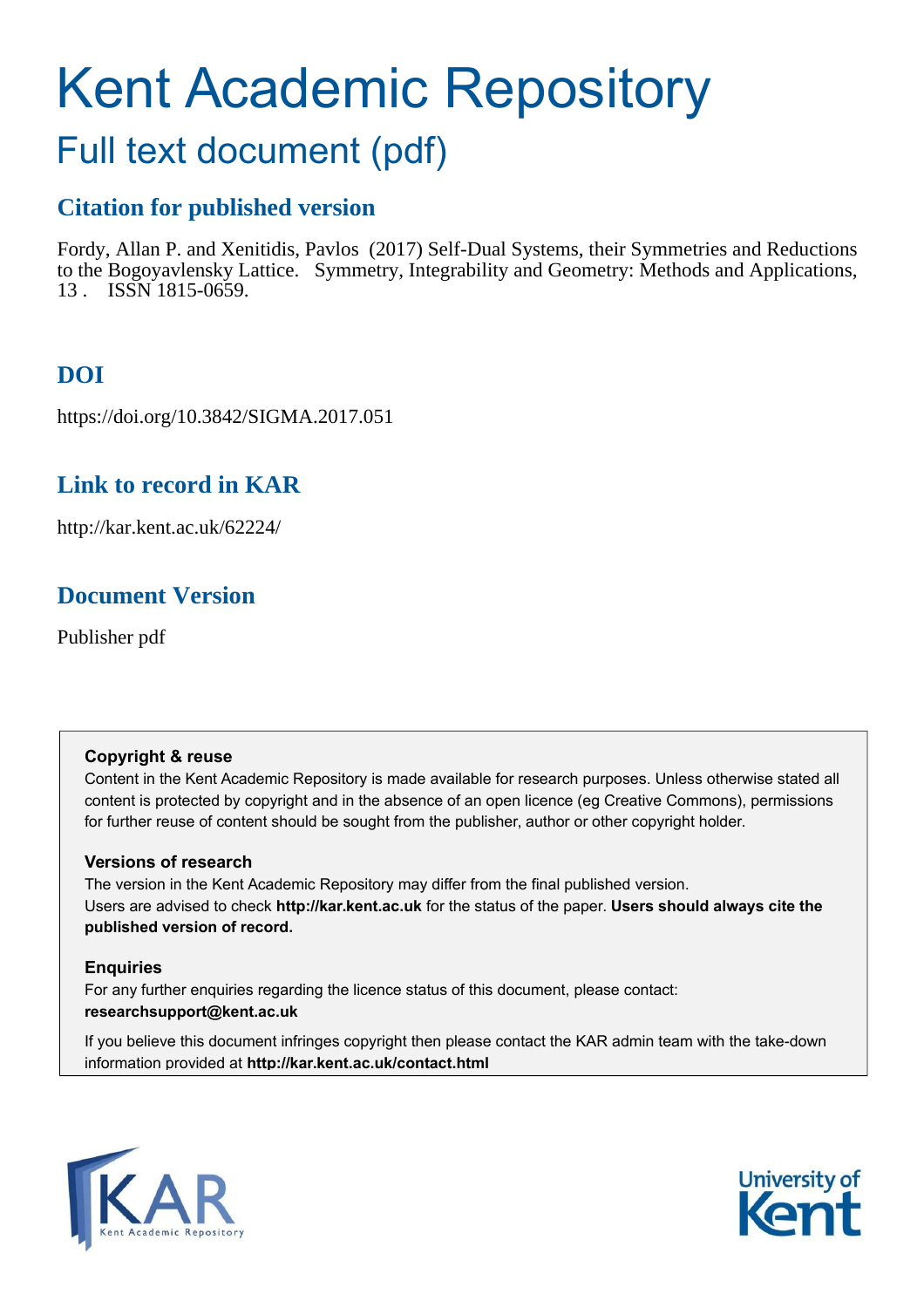## Self-Dual Systems, their Symmetries and Reductions to the Bogoyavlensky Lattic[e](#page-0-0)

<span id="page-1-0"></span>Allan P. FORDY<sup>†</sup> and Pavlos XENITIDIS<sup>‡</sup>

† School of Mathematics, University of Leeds, Leeds LS2 9JT, UK E-mail: [A.P.Fordy@leeds.ac.uk](mailto:A.P.Fordy@leeds.ac.uk)

<span id="page-1-1"></span>‡ School of Mathematics, Statistics and Actuarial Science, University of Kent, Canterbury CT2 7FS, UK E-mail: [P.Xenitidis@kent.ac.uk](mailto:P.Xenitidis@kent.ac.uk)

Received May 01, 2017, in final form June 26, 2017; Published online July 06, 2017 <https://doi.org/10.3842/SIGMA.2017.051>

**Abstract.** We recently introduced a class of  $\mathbb{Z}_N$  graded discrete Lax pairs and studied the associated discrete integrable systems (lattice equations). In particular, we introduced a subclass, which we called "self-dual". In this paper we discuss the continuous symmetries of these systems, their reductions and the relation of the latter to the Bogoyavlensky equation.

Key words: discrete integrable system; Lax pair; symmetry; Bogoyavlensky system

2010 Mathematics Subject Classification: 37K05; 37K10; 37K35; 39A05

#### 1 Introduction

We recently introduced a class of  $\mathbb{Z}_N$  graded discrete Lax pairs and studied the associated discrete integrable systems [\[2,](#page-9-0) [3\]](#page-9-1). Many well known examples belong to that scheme for  $N = 2$ , so, for  $N \geq 3$ , some of our systems may be regarded as generalisations of these.

<span id="page-1-6"></span>In this paper we give a short review of our considerations and discuss the general framework for the derivation of continuous flows compatible with our discrete Lax pairs. These derivations lead to differential-difference equations which define generalised symmetries of our systems [\[2\]](#page-9-0). Here we are interested in the particular subclass of self-dual discrete integrable systems, which exist only for  $N$  odd  $[3]$ , and derive their lowest order generalised symmetries which are of order one. We also derive corresponding master symmetries which allow us to construct infinite hierarchies of symmetries of increasing orders.

<span id="page-1-5"></span><span id="page-1-3"></span><span id="page-1-2"></span>These self-dual systems also have the interesting property that they can be reduced from  $N-1$  to  $\frac{N-1}{2}$  components, still with an  $N \times N$  Lax pair. However not all symmetries of our original systems are compatible with this reduction. From the infinite hierarchies of generalised symmetries only the even indexed ones are reduced to corresponding symmetries of the reduced systems. Thus the lowest order symmetries of our reduced systems are of order two.

Another interesting property of these differential-difference equations is that they can be brought to a polynomial form through a Miura transformation. In the lowest dimensional case  $(N = 3)$  this polynomial equation is directly related to the Bogoyavlensky equation (see [\(5.2\)](#page-8-0) below), whilst the higher dimensional cases can be regarded as multicomponent generalisations of the Bogoyavlensky lattice.

<span id="page-1-7"></span>Our paper is organised as follows. Section [2](#page-1-0) contains a short review of our framework, the fully discrete Lax pairs along with the corresponding systems of difference equations, and Section [3](#page-2-0) discusses continuous flows and symmetries. The following section discusses the self-dual case

<span id="page-1-4"></span>This paper is a contribution to the Special Issue on Symmetries and Integrability of Difference Equations. The full collection is available at <http://www.emis.de/journals/SIGMA/SIDE12.html>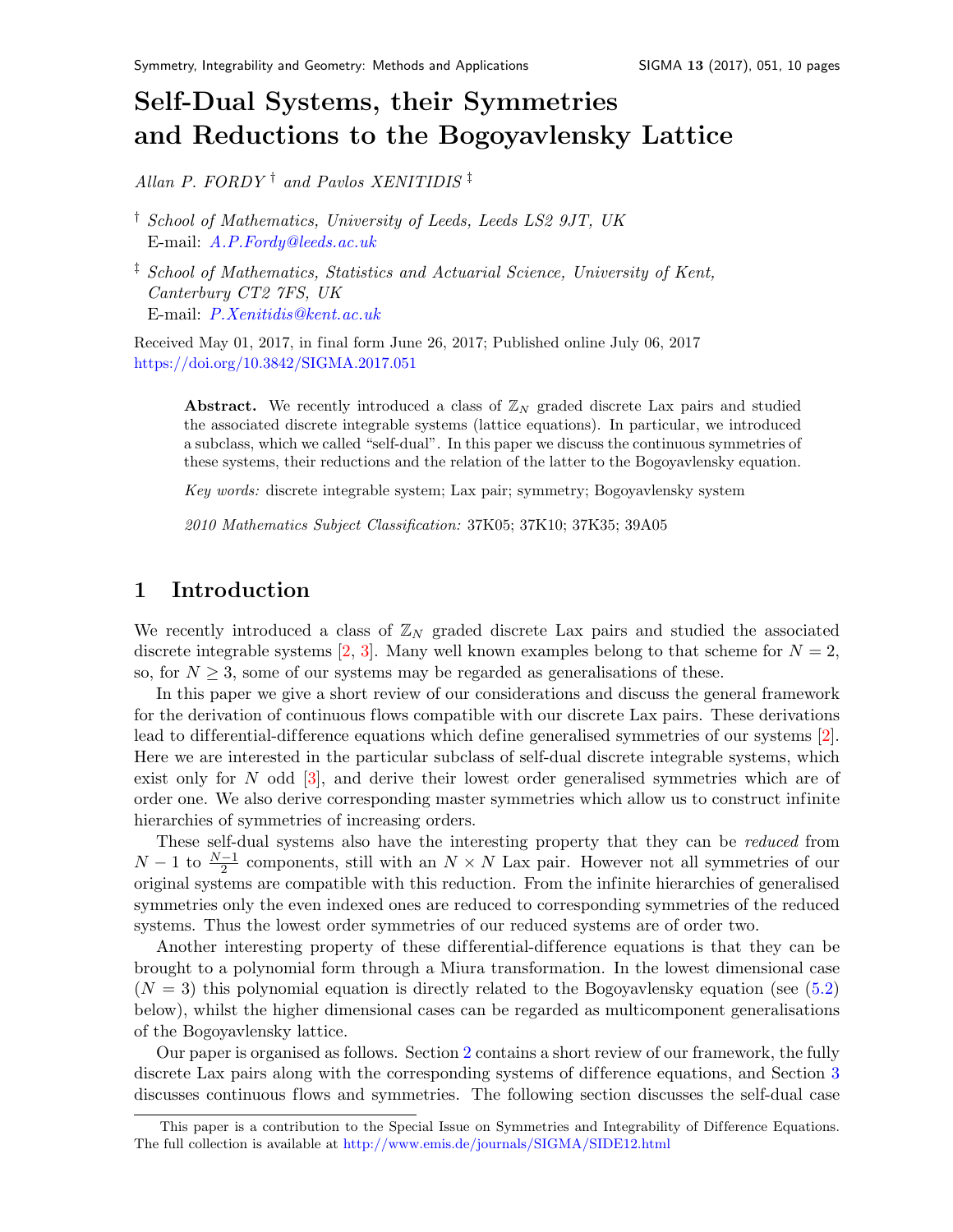and the reduction of these systems. It also presents the systems and corresponding reductions for  $N = 3$ , [5](#page-8-1) and 7. Section 5 presents the Miura transformations for the reduced systems in  $N = 3$ and 5, and discusses the general formulation of these transformations for any dimension N.

#### 2  $\mathbb{Z}_N$ -graded Lax pairs

We now consider the specific discrete Lax pairs, which we introduced in [\[2,](#page-9-0) [3\]](#page-9-1). Consider a pair of matrix equations of the form

<span id="page-2-6"></span><span id="page-2-1"></span>
$$
\Psi_{m+1,n} = L_{m,n} \Psi_{m,n} \equiv (U_{m,n} + \lambda \Omega^{\ell_1}) \Psi_{m,n}, \qquad (2.1a)
$$

$$
\Psi_{m,n+1} = M_{m,n} \Psi_{m,n} \equiv (V_{m,n} + \lambda \Omega^{\ell_2}) \Psi_{m,n},\tag{2.1b}
$$

where

$$
U_{m,n} = \text{diag}\left(u_{m,n}^{(0)}, \dots, u_{m,n}^{(N-1)}\right) \Omega^{k_1}, \qquad V_{m,n} = \text{diag}\left(v_{m,n}^{(0)}, \dots, v_{m,n}^{(N-1)}\right) \Omega^{k_2},\tag{2.1c}
$$

<span id="page-2-0"></span>and

$$
(\Omega)_{i,j} = \delta_{j-i,1} + \delta_{i-j,N-1}.
$$

The matrix  $\Omega$  defines a grading and the four matrices of [\(2.1\)](#page-1-1) are said to be of respective levels  $k_i, \ell_i$ , with  $\ell_i \neq k_i$  (for each i). The Lax pair is characterised by the quadruple  $(k_1, \ell_1; k_2, \ell_2)$ , which we refer to as the level structure of the system, and for consistency, we require

$$
k_1 + \ell_2 \equiv k_2 + \ell_1 \pmod{N}.
$$

Since matrices U, V and  $\Omega$  are independent of  $\lambda$ , the compatibility condition of [\(2.1\)](#page-1-1),

$$
L_{m,n+1}M_{m,n} = M_{m+1,n}L_{m,n},
$$

splits into the system

$$
U_{m,n+1}V_{m,n} = V_{m+1,n}U_{m,n},\tag{2.2a}
$$

$$
U_{m,n+1}\Omega^{\ell_2} - \Omega^{\ell_2}U_{m,n} = V_{m+1,n}\Omega^{\ell_1} - \Omega^{\ell_1}V_{m,n},\tag{2.2b}
$$

which can be written explicitly as

<span id="page-2-4"></span>
$$
u_{m,n+1}^{(i)}v_{m,n}^{(i+k_1)} = v_{m+1,n}^{(i)}u_{m,n}^{(i+k_2)},\tag{2.3a}
$$

<span id="page-2-5"></span>
$$
u_{m,n+1}^{(i)} - u_{m,n}^{(i+\ell_2)} = v_{m+1,n}^{(i)} - v_{m,n}^{(i+\ell_1)},
$$
\n(2.3b)

for  $i \in \mathbb{Z}_N$ .

#### 2.1 Quotient potentials

Equations  $(2.3a)$  hold identically if we set

<span id="page-2-3"></span><span id="page-2-2"></span>
$$
u_{m,n}^{(i)} = \alpha \frac{\phi_{m+1,n}^{(i)}}{\phi_{m,n}^{(i+k_1)}}, \qquad v_{m,n}^{(i)} = \beta \frac{\phi_{m,n+1}^{(i)}}{\phi_{m,n}^{(i+k_2)}}, \qquad i \in \mathbb{Z}_N,
$$
\n(2.4)

after which  $(2.3b)$  takes the form

$$
\alpha \left( \frac{\phi_{m+1,n+1}^{(i)}}{\phi_{m,n+1}^{(i+k_1)}} - \frac{\phi_{m+1,n}^{(i+\ell_2)}}{\phi_{m,n}^{(i+\ell_2+k_1)}} \right) = \beta \left( \frac{\phi_{m+1,n+1}^{(i)}}{\phi_{m+1,n}^{(i+k_2)}} - \frac{\phi_{m,n+1}^{(i+\ell_1)}}{\phi_{m,n}^{(i+\ell_1+k_2)}} \right), \qquad i \in \mathbb{Z}_N, \tag{2.5}
$$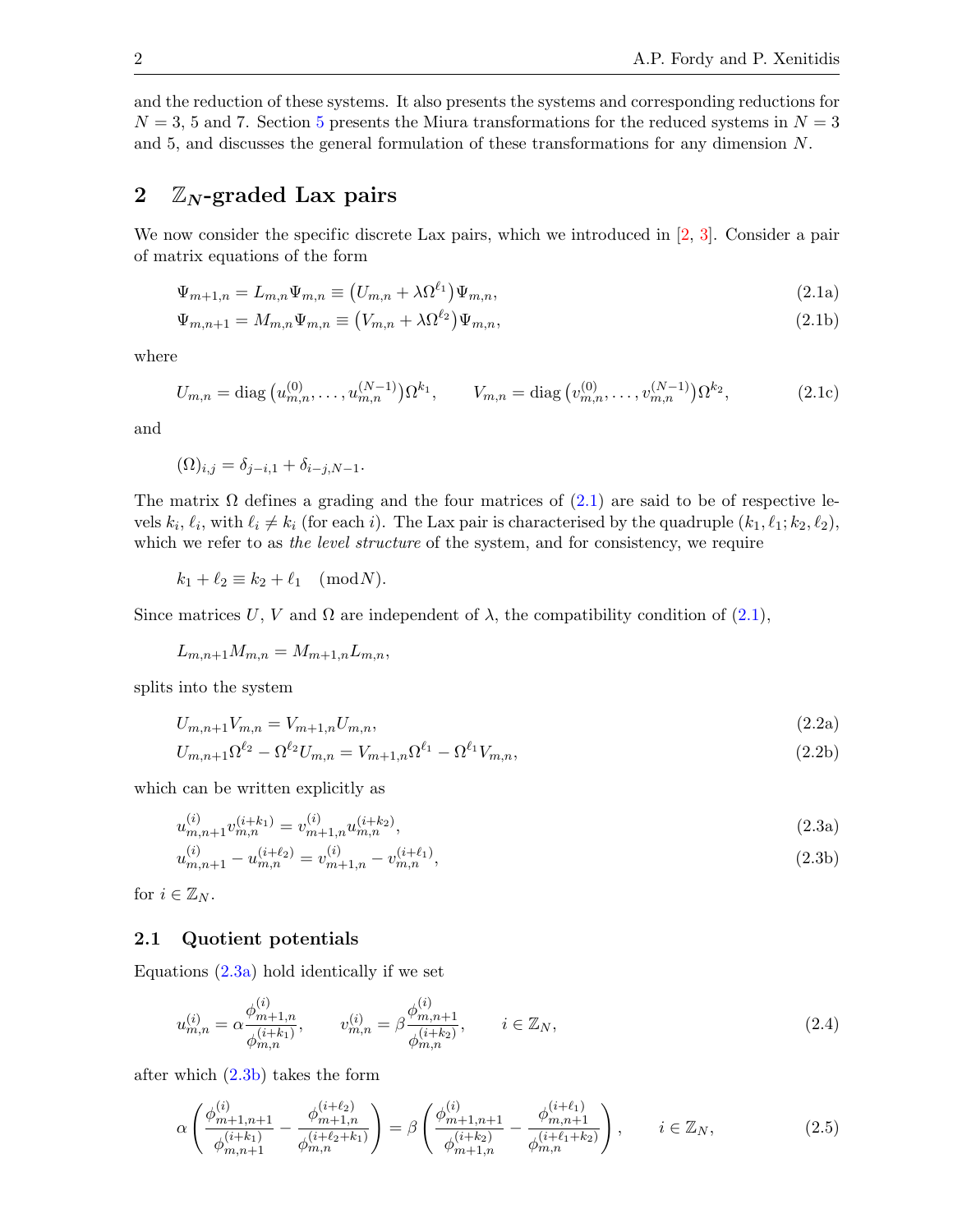defined on a square lattice. These equations can be explicitly solved for the variables on any of the four vertices and, in particular,

<span id="page-3-3"></span>
$$
\phi_{m+1,n+1}^{(i)} = \frac{\phi_{m,n+1}^{(i+k_1)} \phi_{m+1,n}^{(i+k_2)}}{\phi_{m,n}^{(i+k_1+\ell_2)}} \left( \frac{\alpha \phi_{m+1,n}^{(i+\ell_2)} - \beta \phi_{m,n+1}^{(i+\ell_1)}}{\alpha \phi_{m+1,n}^{(i+k_2)} - \beta \phi_{m,n+1}^{(i+k_1)}} \right), \qquad i \in \mathbb{Z}_N.
$$
\n(2.6)

In this potential form, the Lax pair  $(2.1)$  can be written

$$
\Psi_{m+1,n} = (\alpha \phi_{m+1,n} \Omega^{k_1} \phi_{m,n}^{-1} + \lambda \Omega^{\ell_1}) \Psi_{m,n}, \n\Psi_{m,n+1} = (\beta \phi_{m,n+1} \Omega^{k_2} \phi_{m,n}^{-1} + \lambda \Omega^{\ell_2}) \Psi_{m,n},
$$
\n(2.7a)

where

$$
\phi_{m,n} := \text{diag}\left(\phi_{m,n}^{(0)}, \dots, \phi_{m,n}^{(N-1)}\right) \quad \text{and} \quad \text{det}\left(\phi_{m,n}\right) = \prod_{i=0}^{N-1} \phi_{m,n}^{(i)} = 1. \tag{2.7b}
$$

We can then show that the Lax pair  $(2.7)$  is compatible if and only if the system  $(2.5)$  holds.

#### 3 Dif ferential-dif ference equations as symmetries

Here we briefly outline the construction of *continuous* isospectral flows of the Lax equations  $(2.1)$ , since these define continuous symmetries for the systems [\(2.3\)](#page-1-5). The most important formula for us is [\(3.4\)](#page-3-0), which gives the explicit form of the symmetries in potential form.

We seek continuous time evolutions of the form

$$
\partial_t \Psi_{m,n} = S_{m,n} \Psi_{m,n},
$$

which are compatible with each of the discrete shifts defined by  $(2.1)$ , if

$$
\partial_t L_{m,n} = S_{m+1,n} L_{m,n} - L_{m,n} S_{m,n},
$$
  

$$
\partial_t M_{m,n} = S_{m,n+1} M_{m,n} - M_{m,n} S_{m,n}.
$$

Since

<span id="page-3-1"></span><span id="page-3-0"></span>
$$
\partial_t (L_{m,n+1}M_{m,n} - M_{m+1,n}L_{m,n})
$$
  
=  $S_{m+1,n+1}(L_{m,n+1}M_{m,n} - M_{m+1,n}L_{m,n}) - (L_{m,n+1}M_{m,n} - M_{m+1,n}L_{m,n})S_{m,n}$ ,

we have compatibility on solutions of the fully discrete system [\(2.2\)](#page-1-6).

If we define  $S_{mn}$  by

<span id="page-3-2"></span>
$$
S_{m,n} = L_{m,n}^{-1} Q_{m,n}, \qquad \text{where} \quad Q_{m,n} = \text{diag}\left(q_{m,n}^{(0)}, q_{m,n}^{(1)}, \dots, q_{m,n}^{(N-1)}\right) \Omega^{k_1},\tag{3.1}
$$

then

$$
Q_{m,n}U_{m-1,n} - U_{m,n}\Omega^{-\ell_1}Q_{m,n}\Omega^{\ell_1} = 0, \qquad \partial_t U_{m,n} = \Omega^{-\ell_1}Q_{m+1,n}\Omega^{\ell_1} - Q_{m,n},
$$

which are written explicitly as

$$
q_{m,n}^{(i)}u_{m-1,n}^{(i+k_1)} = u_{m,n}^{(i)}q_{m,n}^{(i+k_1-\ell_1)},\tag{3.2a}
$$

<span id="page-3-4"></span>
$$
\partial_t u_{m,n}^{(i)} = q_{m+1,n}^{(i-\ell_1)} - q_{m,n}^{(i)}.\tag{3.2b}
$$

It is also possible to prove (see [\[2\]](#page-9-0)) that

$$
\sum_{i=0}^{N-1} \frac{q_{m,n}^{(i)}}{u_{m,n}^{(i)}} = \frac{1}{\alpha^N},\tag{3.2c}
$$

for an autonomous symmetry.

Equations [\(3.2a\)](#page-2-2) and [\(3.2c\)](#page-2-3), fully determine the functions  $q_{m,n}^{(i)}$  in terms of  $\mathbf{u}_{m,n}$  and  $\mathbf{u}_{m-1,n}$ .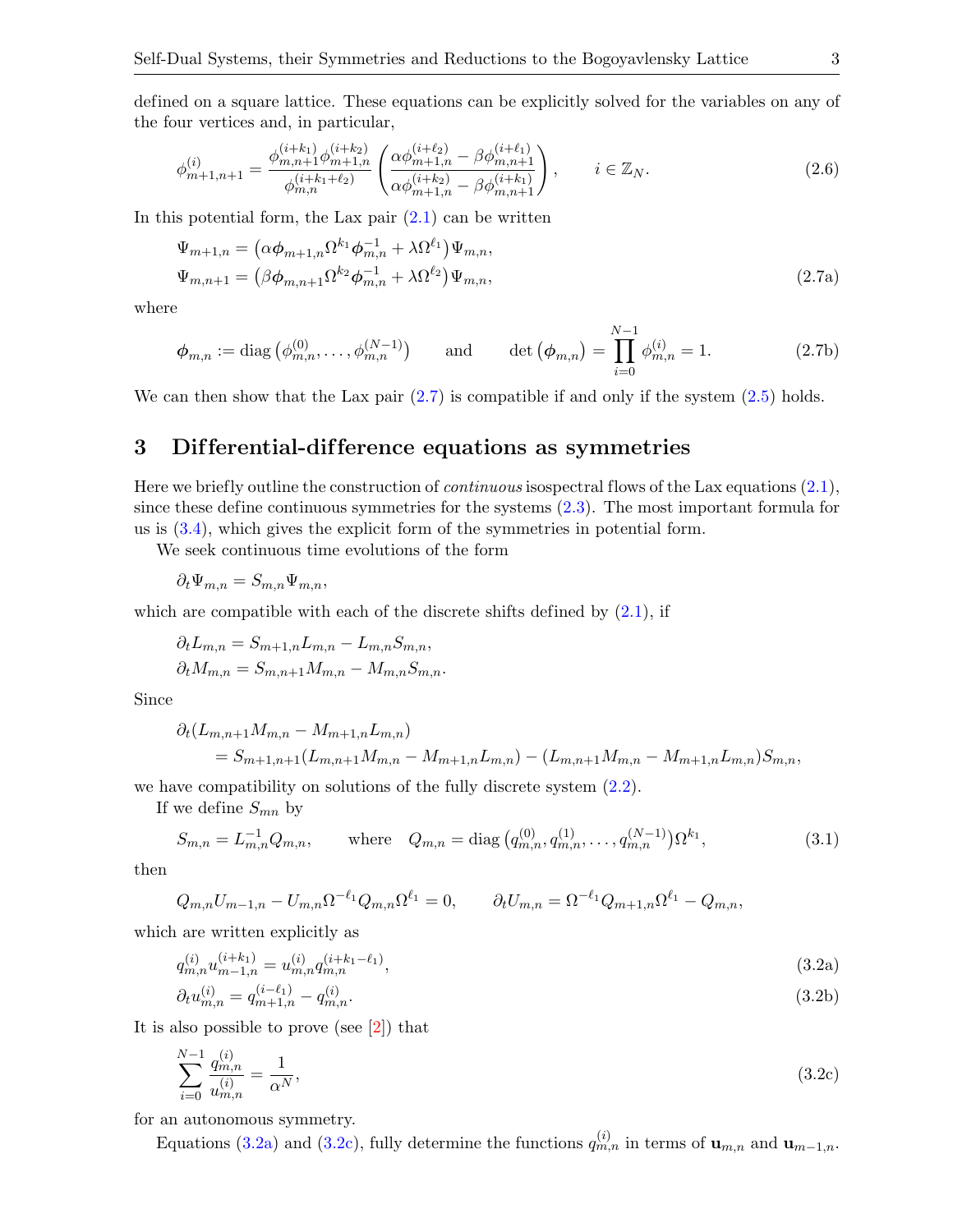**Remark 3.1** (symmetries in  $m$ - and  $n$ -directions). The formula  $(3.1)$  defines a symmetry which (before prolongation) only involves shifts in the m-direction. There is an analogous symmetry in the n-direction, defined by

<span id="page-4-1"></span>
$$
\partial_s \Psi_{m,n} = (V_{m,n} + \lambda \Omega^{\ell_2})^{-1} R_{m,n} \Psi_{m,n}, \quad \text{with} \quad R_{m,n} = \text{diag}\left(r_{m,n}^{(0)}, \dots, r_{m,n}^{(N-1)}\right) \Omega^{k_2}.
$$
 (3.3)

#### Master symmetry and the hierarchy of symmetries

The vector field  $X^M$ , defined by the evolution

$$
\partial_{\tau} u_{m,n}^{(i)} = (m+1) q_{m+1,n}^{(i-\ell)} - m q_{m,n}^{(i)}, \qquad \partial_{\tau} \alpha = 1/(N \alpha^{N-1}),
$$

with  $q^{(i)}$  being the solution of  $(3.2a)$  and  $(3.2c)$ , is a master symmetry of  $X<sup>1</sup>$ , satisfying

$$
\left[\left[X^M, X^1\right], X^1\right] = 0, \quad \text{with} \quad \left[X^M, X^1\right] \neq 0.
$$

We then define  $X^k$  recursively by  $X^{k+1} = [X^M, X^k]$ . We have

**Proposition 3.2.** Given the sequence of vector fields  $X<sup>k</sup>$ , defined above, we suppose that, for some  $\ell \geq 2$ ,  $\{X^1, \ldots, X^{\ell}\}\$  pairwise commute. Then  $[X^i, X^{\ell+1}] = 0$ , for  $1 \leq i \leq \ell - 1$ .

This follows from an application of the Jacobi identity.

**Remark 3.3.** We cannot deduce that  $[[X^M, X^\ell], X^\ell] = 0$  by using the Jacobi identity. Since we are given this equality for  $\ell = 2$ , we can deduce that  $[X^1, X^3] = 0$  (see the discussion around Theorem 19 of  $[6]$ ). Nevertheless it is possible to check this by hand for low values of  $\ell$ , for all the examples given in this paper.

#### 3.1 Symmetries in potentials variables

If we write  $(3.2)$  and the corresponding *n*-direction symmetry in the potential variables  $(2.4)$ , we obtain

$$
\partial_t \phi_{m,n}^{(i)} = \alpha^{-1} q_{m,n}^{(i-\ell_1)} \phi_{m-1,n}^{(i+k_1)} - \frac{\phi_{m,n}^{(i)}}{N \alpha^N},\tag{3.4a}
$$

<span id="page-4-0"></span>
$$
\partial_s \phi_{m,n}^{(i)} = \beta^{-1} q_{m,n}^{(i-\ell_2)} \phi_{m,n-1}^{(i+k_2)} - \frac{\phi_{m,n}^{(i)}}{N \beta^N}.
$$
\n(3.4b)

Remark 3.4. The symmetry [\(3.4a\)](#page-3-1) is a combination of the "generalised symmetry" [\(3.2\)](#page-2-5) and a simple scaling symmetry, with coefficient chosen so that the vector field is *tangent* to the level surfaces  $\prod^{N-1}$  $i=0$  $\phi_{m,n}^{(i)} = \text{const}$ , so this symmetry survives the reduction to  $N-1$  components, which we always make in our examples. The symmetry  $(3.4b)$  is similarly related to  $(3.3)$  and also survives the reduction to  $N-1$  components.

The master symmetries are similarly adjusted, to give

$$
\partial_{\tau}\phi_{m,n}^{(i)} = m\alpha^{-1}q_{m,n}^{(i-\ell_1)}\phi_{m-1,n}^{(i+k_1)} - \frac{m\phi_{m,n}^{(i)}}{N\alpha^N},\tag{3.5a}
$$

$$
\partial_{\sigma}\phi_{m,n}^{(i)} = n\beta^{-1} q_{m,n}^{(i-\ell_2)} \phi_{m,n-1}^{(i+\ell_2)} - \frac{n\phi_{m,n}^{(i)}}{N\beta^N},\tag{3.5b}
$$

where  $\partial_{\tau} \alpha = 1/(N \alpha^{N-1})$  and  $\partial_{\sigma} \beta = 1/(N \beta^{N-1})$ .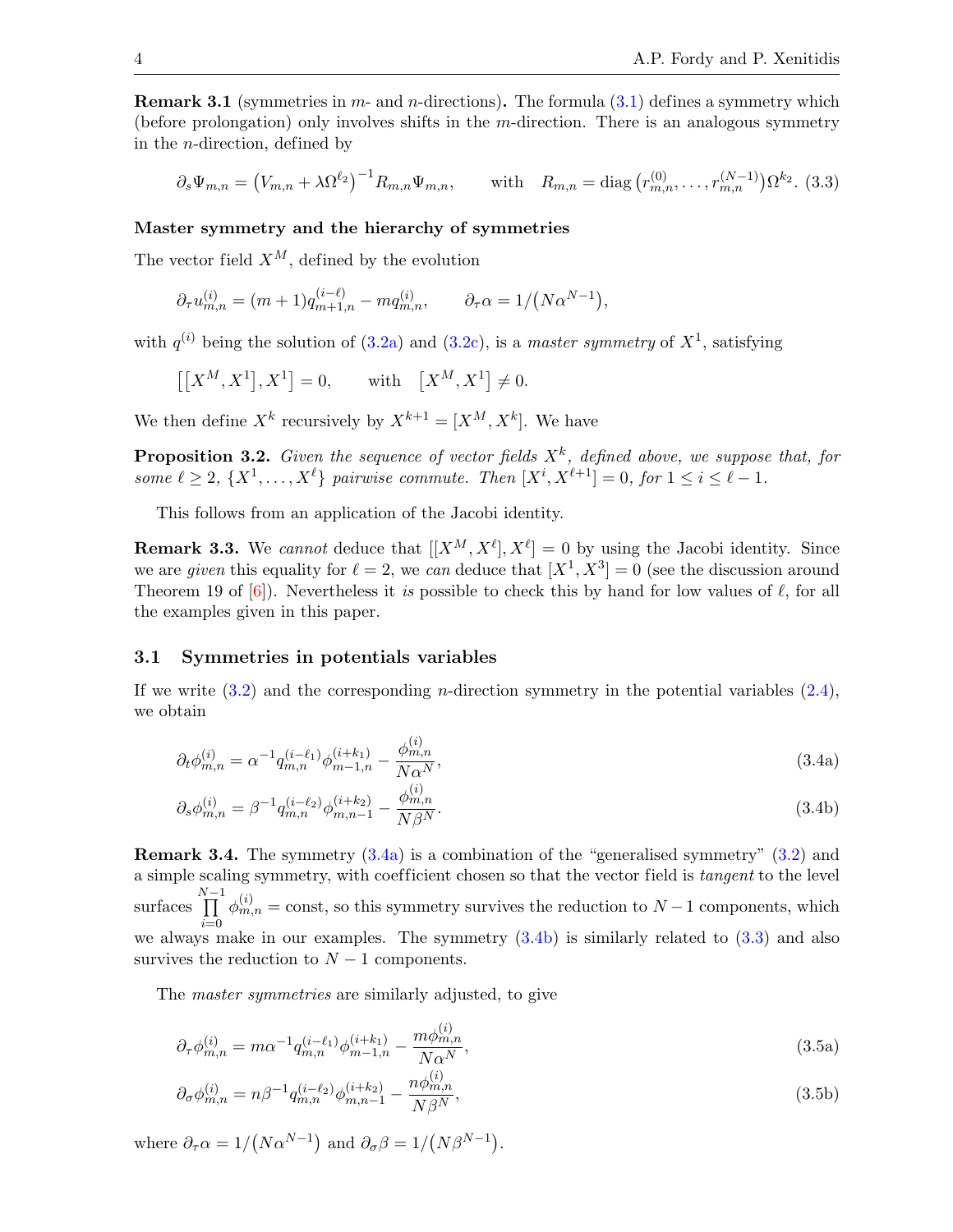#### 4 The self-dual case

In [\[3\]](#page-9-1) we give a number of equivalence relations for our general discrete system. For the case with  $(k_2, \ell_2) = (k_1, \ell_1) = (k, \ell)$  the mapping

<span id="page-5-0"></span>
$$
(k, \ell) \mapsto (\tilde{k}, \tilde{\ell}) = (N - \ell, N - k) \tag{4.1a}
$$

is an involution on the parameters, so we refer to such systems as *dual*. The *self-dual* case is when  $(\tilde{k}, \tilde{\ell}) = (k, \ell)$ , giving  $k + \ell = N$ . In particular, we consider the case with

$$
k + \ell = N, \qquad \ell - k = 1 \quad \Rightarrow \quad N = 2k + 1,\tag{4.1b}
$$

so we require that N is odd. In this case, we have that Equations  $(2.5)$  are invariant under the change

$$
\left(\phi_{m,n}^{(i)}, \alpha, \beta\right) \mapsto \left(\widetilde{\phi}_{m,n}^{(i)}, \widetilde{\alpha}, \widetilde{\beta}\right), \qquad \text{where} \quad \widetilde{\alpha}\alpha = 1, \quad \widetilde{\beta}\beta = 1, \quad \widetilde{\phi}_{m,n}^{(i)} \phi_{m,n}^{(2k-1-i)} = 1. \tag{4.1c}
$$

The self-dual case admits the reduction  $\tilde{\phi}_{m,n}^{(i)} = \phi_{m,n}^{(i)}$ , when  $\alpha = -\beta$  (= 1, without loss of generality), which we write as

$$
\phi_{m,n}^{(i+k)} \phi_{m,n}^{(k-1-i)} = 1, \qquad i = 0, \ldots, k-1.
$$

The condition  $\prod^{N-1}$  $i=0$  $\phi_{m,n}^{(i)} = 1$  then implies  $\phi_{m,n}^{(N-1)} = 1$ . Therefore the matrices  $U_{m,n}$  and  $V_{m,n}$  are built from  $k$  components:

<span id="page-5-1"></span>
$$
U_{m,n} = \text{diag}\left(\phi_{m+1,n}^{(0)}\phi_{m,n}^{(k-1)},\dots,\phi_{m+1,n}^{(k-1)}\phi_{m,n}^{(0)},\frac{1}{\phi_{m+1,n}^{(k-1)}},\frac{1}{\phi_{m,n}^{(0)}\phi_{m+1,n}^{(k-2)}},\dots,\frac{1}{\phi_{m,n}^{(k-2)}\phi_{m+1,n}^{(0)}},\frac{1}{\phi_{m,n}^{(k-1)}}\right)\Omega^k,
$$

with  $V_{m,n}$  given by the same formula, but with  $(m+1,n)$  replaced by  $(m, n+1)$ . In this case the system  $(2.6)$  reduces to

<span id="page-5-2"></span>
$$
\phi_{m+1,n+1}^{(i)}\phi_{m,n}^{(i)} = \frac{1}{\phi_{m+1,n}^{(k-i-2)}\phi_{m,n+1}^{(k-i-2)}} \left(\frac{\phi_{m+1,n}^{(k-i-2)} + \phi_{m,n+1}^{(k-i-2)}}{\phi_{m+1,n}^{(k-i-1)} + \phi_{m,n+1}^{(k-i-1)}}\right), \quad \text{for} \quad i = 0, 1, \dots, k-1. \tag{4.2}
$$

**Remark 4.1.** This reduction has  $\frac{N-1}{2}$  components and is represented by an  $N \times N$  Lax pair, but is not 3D consistent.

#### Symmetries

Below we give the explicit forms of the self-dual case for  $N = 3$ ,  $N = 5$  and  $N = 7$ . In each case, we give the lowest order symmetry  $X^1$ . However, this symmetry does not reduce to the case of  $(4.2)$ , but the second symmetry,  $X^2$ , of the hierarchy generated by the master symmetries  $(3.5)$ , is a symmetry of the reduced system.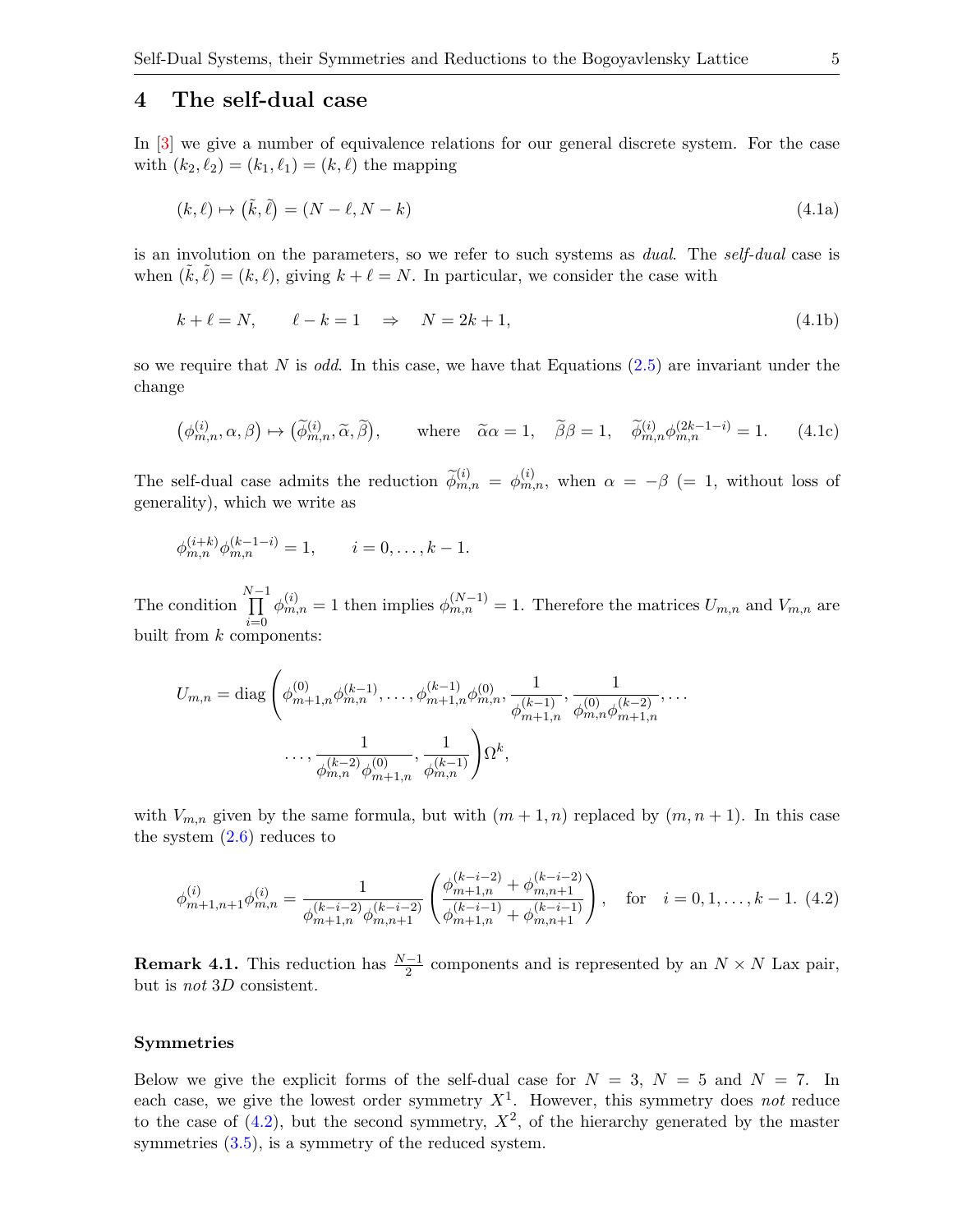#### 4.1 The case  $N = 3$ , with level structure  $(1, 2; 1, 2)$

After the transformation  $\phi_{m,n}^{(0)} \to 1/\phi_{m,n}^{(0)}$ , this system becomes

$$
\phi_{m+1,n+1}^{(0)} = \frac{\alpha \phi_{m+1,n}^{(1)} - \beta \phi_{m,n+1}^{(1)}}{\alpha \phi_{m+1,n}^{(0)} \phi_{m,n+1}^{(1)} - \beta \phi_{m,n+1}^{(0)} \phi_{m+1,n}^{(1)}} \frac{1}{\phi_{m,n}^{(0)}},\tag{4.3a}
$$

<span id="page-6-1"></span>
$$
\phi_{m+1,n+1}^{(1)} = \frac{\alpha \phi_{m,n+1}^{(0)} - \beta \phi_{m+1,n}^{(0)}}{\alpha \phi_{m+1,n}^{(0)} \phi_{m,n+1}^{(1)} - \beta \phi_{m,n+1}^{(0)} \phi_{m+1,n}^{(1)}} \frac{1}{\phi_{m,n}^{(1)}}.
$$
\n(4.3b)

System [\(4.3\)](#page-5-0) admits two point symmetries generated by

<span id="page-6-0"></span>
$$
\label{eq:2} \begin{cases} \partial_\epsilon \phi_{m,n}^{(0)} = \omega^{n+m} \phi_{m,n}^{(0)}, \qquad \qquad \left\{ \begin{aligned} &\partial_\eta \phi_{m,n}^{(0)} = 0, \\ &\partial_\epsilon \phi_{m,n}^{(1)} = 0, \end{aligned} \right. \qquad \qquad \left\{ \begin{aligned} &\partial_\eta \phi_{m,n}^{(0)} = 0, \\ &\partial_\eta \phi_{m,n}^{(1)} = \omega^{n+m} \phi_{m,n}^{(1)}, \end{aligned} \right. \qquad \qquad \omega^2 + \omega + 1 = 0, \end{cases}
$$

and two local generalized symmetries. Here we present the symmetry for the m-direction whereas the ones in the *n*-direction follow by changing  $\phi_{m+j,n}^{(i)} \rightarrow \phi_{m,j}^{(i)}$  $m,n+j$ 

$$
\begin{aligned} \partial_{t_1}\phi_{m,n}^{(0)}&=\phi_{m,n}^{(0)}\frac{1+\phi_{m+1,n}^{(0)}\phi_{m,n}^{(0)}\phi_{m-1,n}^{(0)}-2\phi_{m+1,n}^{(1)}\phi_{m,n}^{(1)}\phi_{m-1,n}^{(1)}}{1+\phi_{m+1,n}^{(0)}\phi_{m,n}^{(0)}\phi_{m-1,n}^{(0)}+\phi_{m+1,n}^{(1)}\phi_{m,n}^{(1)}\phi_{m-1,n}^{(1)}},\\ \partial_{t_1}\phi_{m,n}^{(1)}&=-\phi_{m,n}^{(1)}\frac{1-2\phi_{m+1,n}^{(0)}\phi_{m,n}^{(0)}\phi_{m-1,n}^{(0)}+\phi_{m+1,n}^{(1)}\phi_{m,n}^{(1)}\phi_{m-1,n}^{(1)}}{1+\phi_{m+1,n}^{(0)}\phi_{m,n}^{(0)}\phi_{m-1,n}^{(0)}+\phi_{m+1,n}^{(1)}\phi_{m,n}^{(1)}\phi_{m-1,n}^{(1)}}. \end{aligned}
$$

We also have the master symmetry  $(3.5)$ , which can be written

$$
\partial_{\tau}\phi_{m,n}^{(0)} = m\partial_{t^{1}}\phi_{m,n}^{(0)}, \qquad \partial_{\tau}\phi_{m,n}^{(1)} = m\partial_{t^{1}}\phi_{m,n}^{(1)}, \qquad \partial_{\tau}\alpha = \alpha,
$$

which allows us to construct a hierarchy of symmetries of system  $(4.3)$  in the *m*-direction. For instance, the second symmetry is

$$
\partial_{t_2}\phi_{m,n}^{(0)} = \frac{\phi_{m,n}^{(0)}\phi_{m+1,n}^{(1)}\phi_{m,n}^{(1)}}{\mathcal{F}_{m,n}}(\mathcal{S}_m + 1) \left( \frac{(\mathcal{S}_m - 1)(\phi_{m,n}^{(0)}\phi_{m-1,n}^{(0)})}{\mathcal{F}_{m,n}\mathcal{F}_{m-1,n}} \right), \tag{4.4a}
$$

$$
\partial_{t_2}\phi_{m,n}^{(1)} = \frac{\phi_{m,n}^{(1)}\phi_{m+1,n}^{(0)}\phi_{m,n}^{(0)}}{\mathcal{F}_{m,n}}(\mathcal{S}_m + 1) \left( \frac{(\mathcal{S}_m - 1)(\phi_{m,n}^{(1)}\phi_{m-1,n}^{(1)}\phi_{m-2,n}^{(1)})}{\mathcal{F}_{m,n}\mathcal{F}_{m-1,n}} \right),\tag{4.4b}
$$

where

$$
\mathcal{F}_{m,n} := 1 + \phi_{m+1,n}^{(0)} \phi_{m,n}^{(0)} \phi_{m-1,n}^{(0)} + \phi_{m+1,n}^{(1)} \phi_{m,n}^{(1)} \phi_{m-1,n}^{(1)}, \tag{4.4c}
$$

and  $S_m$  denotes the shift operator in the *m*-direction.

#### The reduced system

The reduced system [\(4.2\)](#page-4-0) takes the explicit form (first introduced in [\[5\]](#page-9-3))

$$
\phi_{m,n}\phi_{m+1,n+1}(\phi_{m+1,n}+\phi_{m,n+1})=2,
$$
\n(4.5)

where

$$
\phi_{m,n}^{(0)} = \phi_{m,n}^{(1)} = \frac{1}{\phi_{m,n}}, \qquad \beta = -\alpha.
$$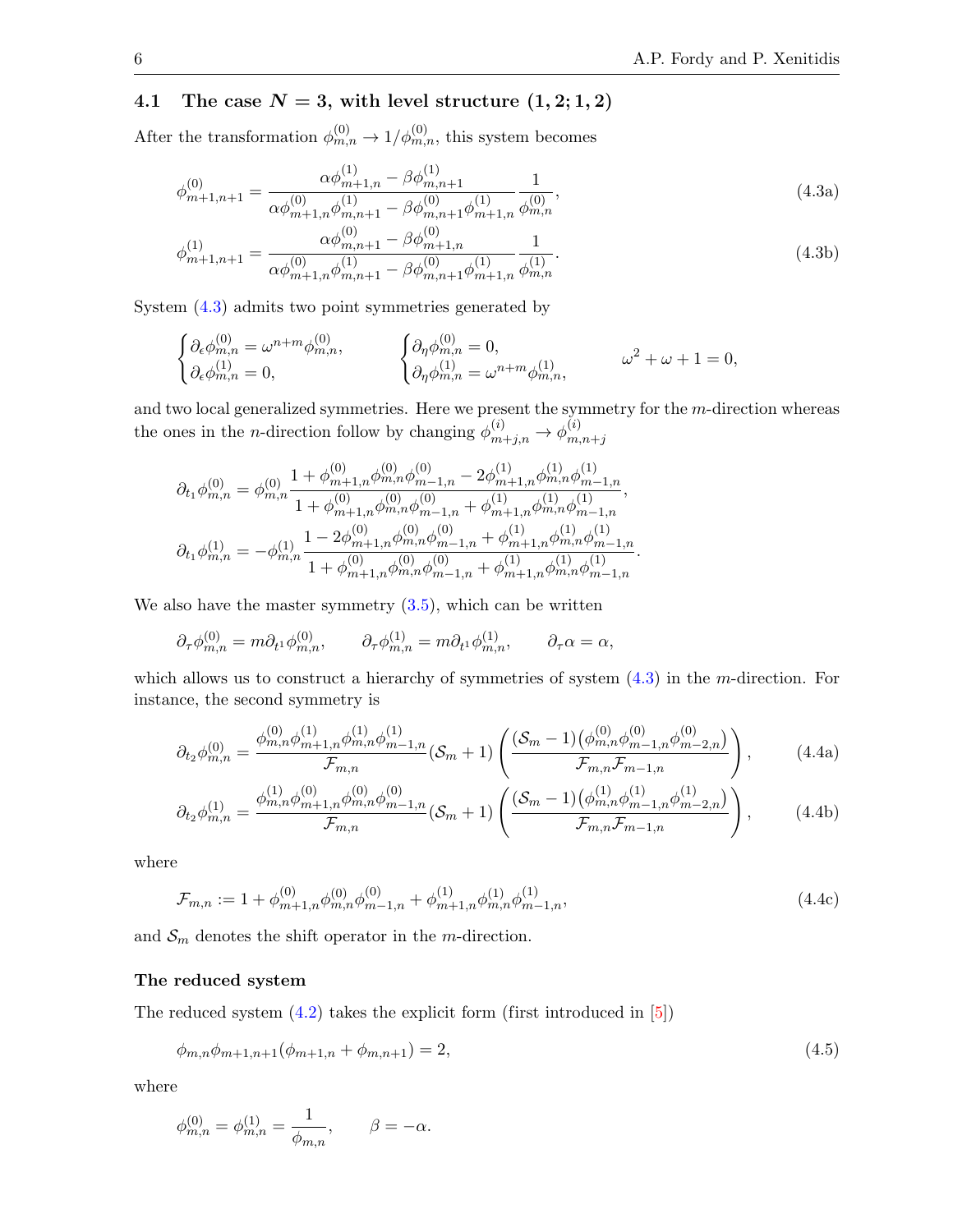With this coordinate, the second symmetry  $(4.4)$  takes the form

<span id="page-7-1"></span>
$$
\partial_{t_2}\phi_{m,n} = \phi_{m,n} \frac{1}{P_{m,n}^{(1)}} \left( \frac{1}{P_{m+1,n}^{(1)}} - \frac{1}{P_{m-1,n}^{(1)}} \right),
$$

where

<span id="page-7-2"></span>
$$
P_{m,n}^{(0)} = \phi_{m+1,n}\phi_{m,n}\phi_{m-1,n}, \qquad P_{m,n}^{(1)} = 2 + P_{m,n}^{(0)}, \tag{4.6}
$$

first given in  $[5]$ . Despite the  $t_2$  notation, this is the *first* of the hierarchy of symmetries of the reduction [\(4.5\)](#page-5-2).

#### 4.2 The case  $N = 5$ , with level structure  $(2, 3; 2, 3)$

In this case, equations  $(2.6)$  take the form

$$
\phi_{m+1,n+1}^{(0)} = \frac{\phi_{m+1,n}^{(2)} \phi_{m,n+1}^{(2)}}{\phi_{m,n}^{(0)}} \frac{\alpha \phi_{m+1,n}^{(3)} - \beta \phi_{m,n+1}^{(3)}}{\alpha \phi_{m+1,n}^{(2)} - \beta \phi_{m,n+1}^{(2)}},
$$
\n(4.7a)

<span id="page-7-0"></span>
$$
\phi_{m+1,n+1}^{(1)} = \frac{1}{\phi_{m,n}^{(1)} (\alpha \phi_{m+1,n}^{(3)} - \beta \phi_{m,n+1}^{(3)})} \left( \frac{\alpha \phi_{m,n+1}^{(3)}}{\phi_{m+1,n}^{(0)} \phi_{m+1,n}^{(1)}} - \frac{\beta \phi_{m+1,n}^{(3)}}{\phi_{m,n+1}^{(0)} \phi_{m+1,n}^{(1)}} \right),
$$
  

$$
\phi_{m,n+1}^{(2)} = \phi_{m,n+1}^{(3)} \phi_{m,n+1}^{(3)} \phi_{m,n+1}^{(3)} \phi_{m,n+1}^{(3)} \phi_{m,n+1}^{(3)} \phi_{m,n+1}^{(3)} \phi_{m,n+1}^{(3)} \phi_{m,n+1}^{(3)} \phi_{m,n+1}^{(3)} \phi_{m,n+1}^{(3)} \phi_{m,n+1}^{(3)} \phi_{m,n+1}^{(3)} \phi_{m,n+1}^{(3)} \phi_{m,n+1}^{(3)} \phi_{m,n+1}^{(3)} \phi_{m,n+1}^{(3)} \phi_{m,n+1}^{(3)} \phi_{m,n+1}^{(3)} \phi_{m,n+1}^{(3)} \phi_{m,n+1}^{(3)} \phi_{m,n+1}^{(3)} \phi_{m,n+1}^{(3)} \phi_{m,n+1}^{(3)} \phi_{m,n+1}^{(3)} \phi_{m,n+1}^{(3)} \phi_{m,n+1}^{(3)} \phi_{m,n+1}^{(3)} \phi_{m,n+1}^{(3)} \phi_{m,n+1}^{(3)} \phi_{m,n+1}^{(3)} \phi_{m,n+1}^{(3)} \phi_{m,n+1}^{(3)} \phi_{m,n+1}^{(3)} \phi_{m,n+1}^{(3)} \phi_{m,n+1}^{(3)} \phi_{m,n+1}^{(3)} \phi_{m,n+1}^{(3)} \phi_{m,n+1}^{(3)} \phi_{m,n+1}^{(3)} \phi_{m,n+1}^{(3)} \phi_{m,n+1}^{(3)} \phi_{m,n+1}^{(3)} \phi_{m,n+1}^{(3)} \phi_{m,n+1}^{(3)} \phi_{m,n+1}^{(3)} \phi_{m,n+1}^{(3)} \phi_{m,n+1}^{(3)} \phi_{m,n+1}^{(3)} \phi_{m,n+1}^{(3)} \phi_{
$$

$$
\phi_{m+1,n+1}^{(2)} = \frac{\alpha \varphi_{m+1,n} - \beta \varphi_{m,n+1}}{\phi_{m,n}^{(2)} (\alpha \phi_{m,n+1}^{(0)} \phi_{m,n+1}^{(1)} \phi_{m,n+1}^{(2)} \phi_{m,n+1}^{(3)} - \beta \phi_{m+1,n}^{(0)} \phi_{m+1,n}^{(1)} \phi_{m+1,n}^{(2)})}, \quad (4.7b)
$$

$$
\phi_{m+1,n+1}^{(3)} = \frac{\phi_{m+1,n}^{(0)} \phi_{m,n+1}^{(0)}}{\phi_{m,n}^{(3)}} \frac{\alpha \phi_{m+1,n}^{(1)} - \beta \phi_{m,n+1}^{(1)}}{\alpha \phi_{m+1,n}^{(0)} - \beta \phi_{m,n+1}^{(0)}}.
$$
\n(4.7c)

Under the transformation  $(4.1)$ , the first and last of these interchange, as do the middle pair.

The lowest order generalised symmetry in the m-direction is generated by

$$
\partial_{t_1} \phi_{m,n}^{(i)} = \phi_{m,n}^{(i)} \left( \frac{5A_{m,n}^{(i)}}{B_{m,n}} - 1 \right), \qquad i = 0, \dots, 3,
$$

where, if we denote  $F_{m,n}^{(i)} = \phi_{m-1,n}^{(i)} \phi_{m,n}^{(i)} \phi_{m+1,n}^{(i)},$ 

<span id="page-7-4"></span>
$$
A_{m,n}^{(0)} = F_{m,n}^{(0)} F_{m,n}^{(1)} F_{m,n}^{(2)} \phi_{m,n}^{(1)} \phi_{m,n}^{(2)} \phi_{m,n}^{(3)}, \qquad A_{m,n}^{(1)} = F_{m,n}^{(0)} F_{m,n}^{(1)} F_{m,n}^{(2)} F_{m,n}^{(3)} \frac{\phi_{m,n}^{(2)}}{\phi_{n,m}^{(0)}},
$$
  
\n
$$
A_{m,n}^{(2)} = \phi_{m,n}^{(2)} \phi_{m,n}^{(3)}, \qquad A_{m,n}^{(3)} = \phi_{m-1,n}^{(0)} \phi_{m+1,n}^{(0)},
$$
  
\n
$$
B_{m,n} = \sum_{j=0}^{3} A_{m,n}^{(j)} + F_{m,n}^{(0)} F_{m,n}^{(1)} \phi_{m,n}^{(2)}.
$$

<span id="page-7-3"></span>The corresponding master symmetry is

$$
\partial_{\tau}\phi_{m,n}^{(i)} = m\partial_{t_1}\phi_{m,n}^{(i)}, \qquad i = 0, \ldots, 3,
$$

along with  $\partial_{\tau} \alpha = 1$ . This is used to construct a hierarchy of symmetries for the system [\(4.7\)](#page-6-0). We omit here the second symmetry as the expressions become cumbersome for the unreduced case.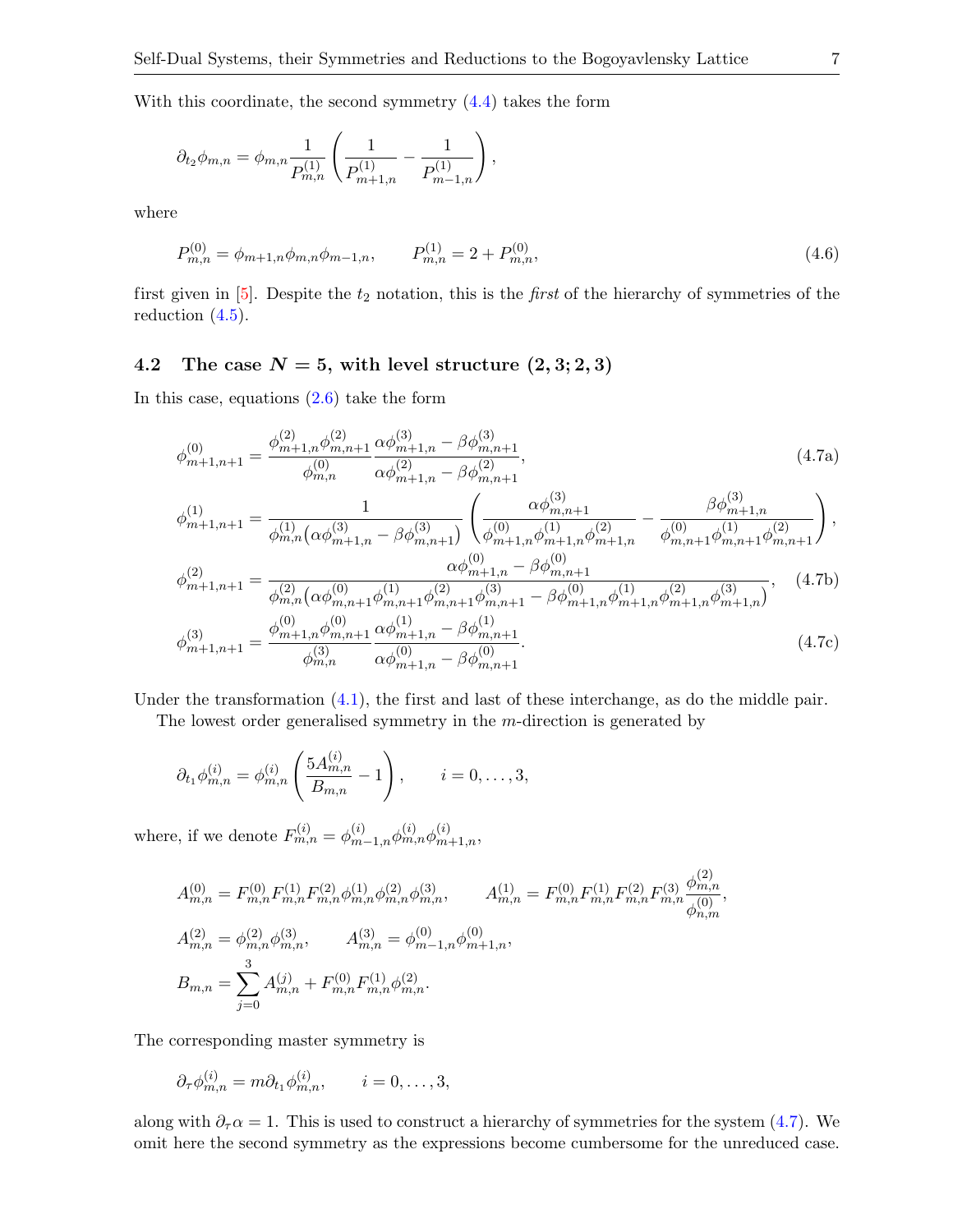#### <span id="page-8-1"></span>The reduced system

The reduction [\(4.2\)](#page-4-0) now has components  $\phi_{m,n}^{(0)}$ ,  $\phi_{m,n}^{(1)}$ , with  $\phi_{m,n}^{(2)} = \frac{1}{\sqrt{1}}$  $\frac{1}{\phi^{(1)}_{m,n}},\, \phi^{(3)}_{m,n}=\frac{1}{\phi^{(0)}_m}$  $\frac{1}{\phi^{(0)}_{m,n}},\, \phi^{(4)}_{m,n}=1,$ and the 2-component system takes the form

$$
\phi_{m+1,n+1}^{(0)}\phi_{m,n}^{(0)} = \frac{1}{\phi_{m+1,n}^{(0)}\phi_{m,n+1}^{(0)}} \left(\frac{\phi_{m+1,n}^{(0)} + \phi_{m,n+1}^{(0)}}{\phi_{m+1,n}^{(1)} + \phi_{m,n+1}^{(1)}}\right),\tag{4.8a}
$$

$$
\phi_{m+1,n+1}^{(1)} \phi_{m,n}^{(1)} (\phi_{m+1,n}^{(0)} + \phi_{m,n+1}^{(0)}) = 2.
$$
\n(4.8b)

Only the even indexed generalised symmetries of the system [\(4.7\)](#page-6-0) are consistent with this reduction. This means that the lowest order generalised symmetry is

$$
\partial_{t_2} \phi_{m,n}^{(0)} = \phi_{m,n}^{(0)} \frac{P_{m,n}^{(0)}}{P_{m,n}^{(2)}} \left( \frac{1}{P_{m+1,n}^{(2)}} - \frac{1}{P_{m-1,n}^{(2)}} \right),\tag{4.9a}
$$

<span id="page-8-2"></span>
$$
\partial_{t_2} \phi_{m,n}^{(1)} = \phi_{m,n}^{(1)} \frac{1}{P_{m,n}^{(2)}} \left( \frac{1 + P_{m+1,n}^{(0)}}{P_{m+1,n}^{(2)}} - \frac{1 + P_{m-1,n}^{(0)}}{P_{m-1,n}^{(2)}} \right),\tag{4.9b}
$$

where

<span id="page-8-0"></span>
$$
P_{m,n}^{(0)} = \phi_{m-1,n}^{(0)} \phi_{m,n}^{(0)} \phi_{m+1,n}^{(0)} \phi_{m,n}^{(1)},\tag{4.10a}
$$

$$
P_{m,n}^{(1)} = \phi_{m-1,n}^{(0)} (\phi_{m,n}^{(0)})^2 \phi_{m+1,n}^{(0)} \phi_{m-1,n}^{(1)} \phi_{m,n}^{(1)} \phi_{m+1,n}^{(1)}, \tag{4.10b}
$$

$$
P_{m,n}^{(2)} = 2 + 2P_{m,n}^{(0)} + P_{m,n}^{(1)}.\tag{4.10c}
$$

#### 4.3 The case  $N = 7$ , with level structure  $(3, 4; 3, 4)$

The fully discrete system  $(2.6)$  and its lower order symmetries  $(3.4)$  and master symmetries  $(3.5)$ can be easily adapted to our choices  $N = 7$  and  $(k, \ell) = (3, 4)$ . In the same way the corresponding reduced system follows from  $(4.2)$  with  $k = 3$ . Thus we omit all these systems here and present only the lowest order symmetry of the reduced system which takes the following form

$$
\partial_{t_2}\phi_{m,n}^{(0)} = \phi_{m,n}^{(0)} \frac{P_{m,n}^{(1)}}{P_{m,n}^{(3)}} \left( \frac{1}{P_{m+1,n}^{(3)}} - \frac{1}{P_{m-1,n}^{(3)}} \right),
$$
\n
$$
\partial_{t_2}\phi_{m,n}^{(1)} = \phi_{m,n}^{(1)} \frac{P_{m,n}^{(0)}}{P_{m,n}^{(3)}} \left( \frac{1 + P_{m+1,n}^{(0)}}{P_{m+1,n}^{(3)}} - \frac{1 + P_{m-1,n}^{(0)}}{P_{m-1,n}^{(3)}} \right),
$$
\n
$$
\partial_{t_2}\phi_{m,n}^{(2)} = \phi_{m,n}^{(2)} \frac{1}{P_{m,n}^{(3)}} \left( \frac{1 + P_{m+1,n}^{(0)} + P_{m+1,n}^{(1)}}{P_{m+1,n}^{(3)}} - \frac{1 + P_{m-1,n}^{(0)} + P_{m-1,n}^{(1)}}{P_{m-1,n}^{(3)}} \right),
$$
\n(4.11)

where

<span id="page-8-3"></span>
$$
P_{m,n}^{(0)} = \phi_{m-1,n}^{(0)} \phi_{m+1,n}^{(0)} \phi_{m,n}^{(1)} \phi_{m,n}^{(2)},\tag{4.12a}
$$

$$
P_{m,n}^{(1)} = \phi_{m-1,n}^{(0)} \phi_{m,n}^{(0)} \phi_{m+1,n}^{(0)} \phi_{m-1,n}^{(1)} \left(\phi_{m,n}^{(1)}\right)^2 \phi_{m+1,n}^{(1)} \phi_{m,n}^{(2)},\tag{4.12b}
$$

$$
P_{m,n}^{(2)} = \phi_{m-1,n}^{(0)} (\phi_{m,n}^{(0)})^2 \phi_{m+1,n}^{(0)} \phi_{m-1,n}^{(1)} (\phi_{m,n}^{(1)})^2 \phi_{m+1,n}^{(1)} \phi_{m-1,n}^{(2)} \phi_{m,n,n}^{(2)} \phi_{m+1,n}^{(2)},
$$
\n(4.12c)

$$
P_{m,n}^{(3)} = 2 + 2P_{m,n}^{(0)} + 2P_{m,n}^{(1)} + P_{m,n}^{(2)}.
$$
\n(4.12d)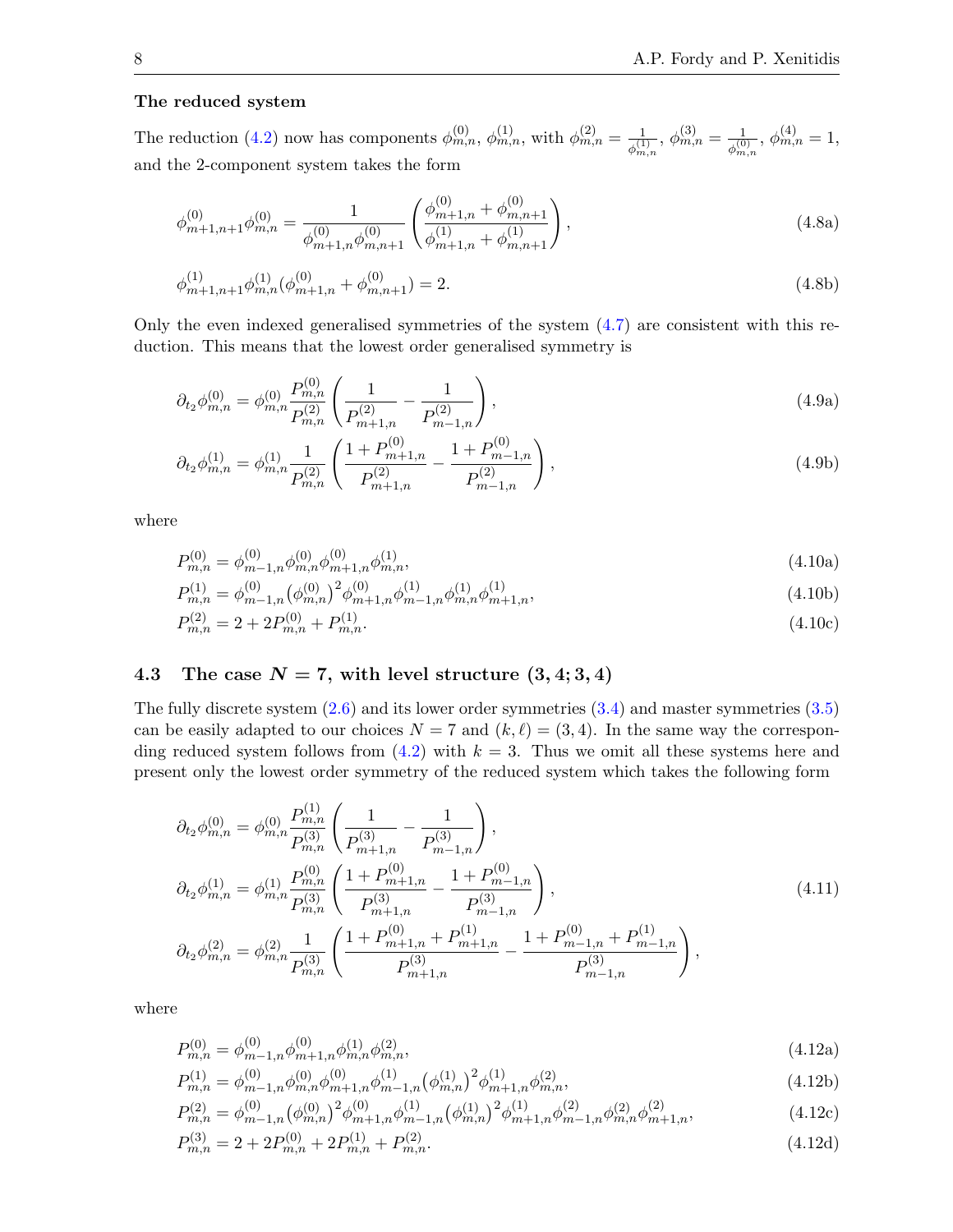#### 5 Miura transformations and relation to Bogoyavlensky lattices

In this section we discuss Miura transformations for the reduced systems and their symmetries which bring the latter to polynomial form. In the lowest dimensional case  $(N = 3)$  the polynomial system is directly related to the Bogoyavlensky lattice (see [\(5.2\)](#page-8-0) below), whereas the higher dimensional ones result in systems which generalise [\(5.2\)](#page-8-0) to k component systems.

#### The reduced system in  $N = 3$

The Miura transformation [\[5\]](#page-9-3)

<span id="page-9-5"></span>
$$
\psi_{m,n} = \frac{P_{m,n}^{(0)}}{P_{m,n}^{(1)}} - 1,
$$

where  $P_{m,n}^{(0)}$  and  $P_{m,n}^{(1)}$  are given in [\(4.6\)](#page-6-1), maps equation [\(4.5\)](#page-5-2) to

<span id="page-9-6"></span>
$$
\frac{\psi_{m+1,n+1} + 1}{\psi_{m,n} + \psi_{m,n+1} + 1} + \frac{\psi_{m+1,n}}{\psi_{m,n+1}} = 0,
$$
\n(5.1)

and its symmetry to

$$
\partial_{t_2}\psi_{m,n} = \psi_{m,n}(\psi_{m,n}+1)(\psi_{m+2,n}\psi_{m+1,n} - \psi_{m-1,n}\psi_{m-2,n}),
$$
\n(5.2)

which is related to the Bogoyavlensky lattice [\[1\]](#page-9-4)

$$
\partial_{t_2}\chi_{m,n} = \chi_{m,n}(\chi_{m+2,n} + \chi_{m+1,n} - \chi_{m-1,n} - \chi_{m-2,n}),
$$

through the Miura transformation

$$
\chi_{m,n} = \psi_{m+1,n} \psi_{m,n}(\psi_{m-1,n} + 1).
$$

#### The reduced system in  $N = 5$

The Miura transformation

$$
\psi_{m,n}^{(0)}=\frac{2P_{m,n}^{(0)}}{P_{m,n}^{(2)}},\qquad \psi_{m,n}^{(1)}=\frac{P_{m,n}^{(1)}}{P_{m,n}^{(2)}}-1,
$$

where  $P_{m,n}^{(i)}$  are given in [\(4.10\)](#page-7-0), maps system [\(4.8\)](#page-7-1) to

<span id="page-9-4"></span>
$$
\frac{\psi_{m,n+1}^{(0)}\psi_{m,n+1,n+1}^{(0)} + \psi_{m+1,n}^{(0)}(\psi_{m,n}^{(0)} + \psi_{m,n+1}^{(1)})}{\psi_{m,n}^{(1)} + 1} = \frac{\psi_{m,n+1}^{(0)}\psi_{m+1,n}^{(1)} - \psi_{m+1,n}^{(0)}\psi_{m,n+1}^{(1)}}{\psi_{m,n+1}^{(0)} + \psi_{m,n+1}^{(1)}},
$$
\n
$$
\frac{\psi_{m+1,n+1}^{(1)} + 1}{\psi_{m,n+1}^{(1)} + \psi_{m,n+1}^{(0)} + 1} + \frac{\psi_{m+1,n}^{(0)} + \psi_{m+1,n}^{(1)}}{\psi_{m,n+1}^{(0)} + \psi_{m,n+1}^{(1)}} = 0,
$$
\n(5.3)

<span id="page-9-7"></span><span id="page-9-3"></span><span id="page-9-1"></span><span id="page-9-0"></span>and its symmetry [\(4.9\)](#page-7-2) to the following system of polynomial equations in which we have suppressed the dependence on the second index n:

<span id="page-9-2"></span>
$$
\frac{\partial_{t_2}\psi_m^{(0)}}{\psi_m^{(0)}} = (\psi_m^{(0)} + \psi_m^{(1)}) (\psi_{m+2}^{(0)}\psi_{m+1}^{(0)} - \psi_{m-1}^{(0)}\psi_{m-2}^{(0)} + \psi_{m+1}^{(0)} - \psi_{m-1}^{(0)} + \psi_{m+1}^{(1)} - \psi_{m-1}^{(1)}) - (\psi_m^{(1)} + 1) (\psi_{m+2}^{(1)}\psi_{m+1}^{(1)} - \psi_{m-1}^{(1)}\psi_{m-2}^{(1)}) + (\psi_m^{(0)} - 1) (\psi_{m+2}^{(1)}\psi_{m+1}^{(0)} - \psi_{m-1}^{(0)}\psi_{m-2}^{(1)}),
$$